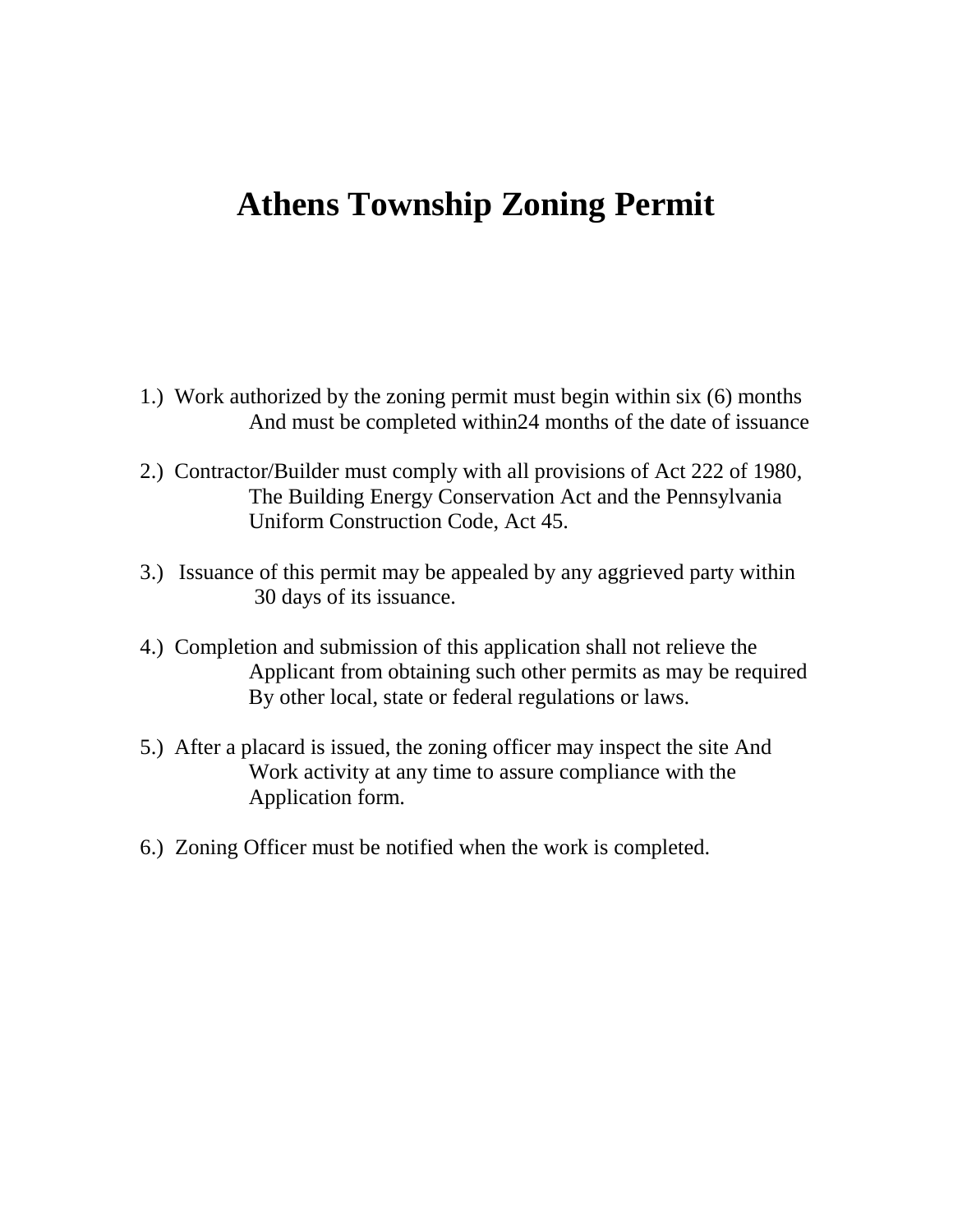**TAX MAP #** 

## **ATHENS TWP. ZONING PERMIT APPLICATION#\_\_\_\_\_\_\_\_\_\_\_\_\_\_\_\_\_\_\_**

(Parts I – V must be completed by all applicants applying for zoning permits)

## I. **APPLICANT DATA:**

| Phone $\begin{pmatrix} 0 & 1 \\ 0 & 1 \end{pmatrix}$<br>Cell Phone ( ) |  |  |
|------------------------------------------------------------------------|--|--|
| Address                                                                |  |  |
|                                                                        |  |  |
| Name and Address of owner if other than applicant:                     |  |  |
|                                                                        |  |  |
|                                                                        |  |  |
|                                                                        |  |  |

## II. **SITE LOCATION DATA**

Address of property (route or street name and number)

Zoning District\_\_\_\_\_\_\_\_\_\_\_\_\_\_\_\_\_\_\_\_\_\_\_\_\_\_\_\_\_\_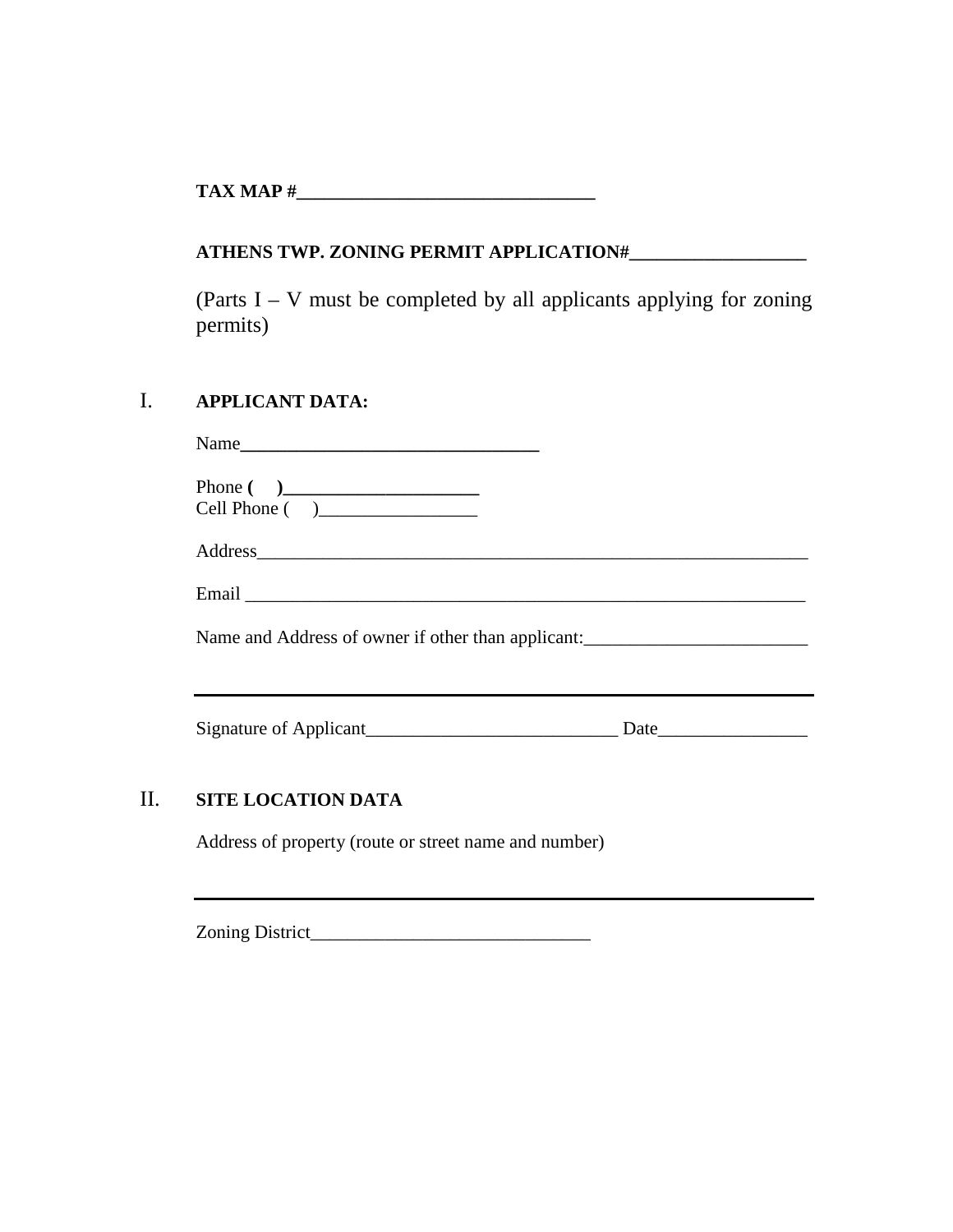Page Two

Athens Township Zoning Permit Application

#### III. **PROPOSED USE DATA**

A: Type of Activity (check all that apply)

\_\_\_\_\_\_\_\_New construction

**\_\_\_\_\_\_\_\_\_\_\_\_\_Relocation of existing structure** 

\_\_\_\_\_\_\_\_Addition to existing structure

\_\_\_\_\_\_\_\_Change or extension of a nonconforming use

\_\_\_\_\_\_\_\_Other\_\_\_\_\_\_\_\_\_\_\_\_\_\_\_\_\_\_\_\_\_\_\_\_\_\_\_\_\_\_\_\_\_\_\_\_\_\_\_\_\_\_\_\_\_\_\_\_\_\_\_\_\_\_\_\_\_\_\_\_\_\_\_\_\_\_

#### B. Proposed Principal Use

| Residential                                                      |           |                                                             |
|------------------------------------------------------------------|-----------|-------------------------------------------------------------|
| Commercial                                                       |           |                                                             |
| <b>Industrial</b>                                                |           |                                                             |
| Institutional                                                    |           |                                                             |
| Recreational                                                     |           |                                                             |
| <b>Other</b>                                                     |           |                                                             |
| C. Proposed Accessory Use (check all that apply)                 |           |                                                             |
| Garage/Carport ______Attached                                    |           | Detached                                                    |
| Fence                                                            | Chainlink | $\begin{array}{ccc} \text{Vinyl} & \text{wodo} \end{array}$ |
| Deck/Patio/Porch                                                 | Enclosed  | Unenclosed                                                  |
|                                                                  |           |                                                             |
| Home occupation/professional office (see additional permit app.) |           |                                                             |
|                                                                  |           |                                                             |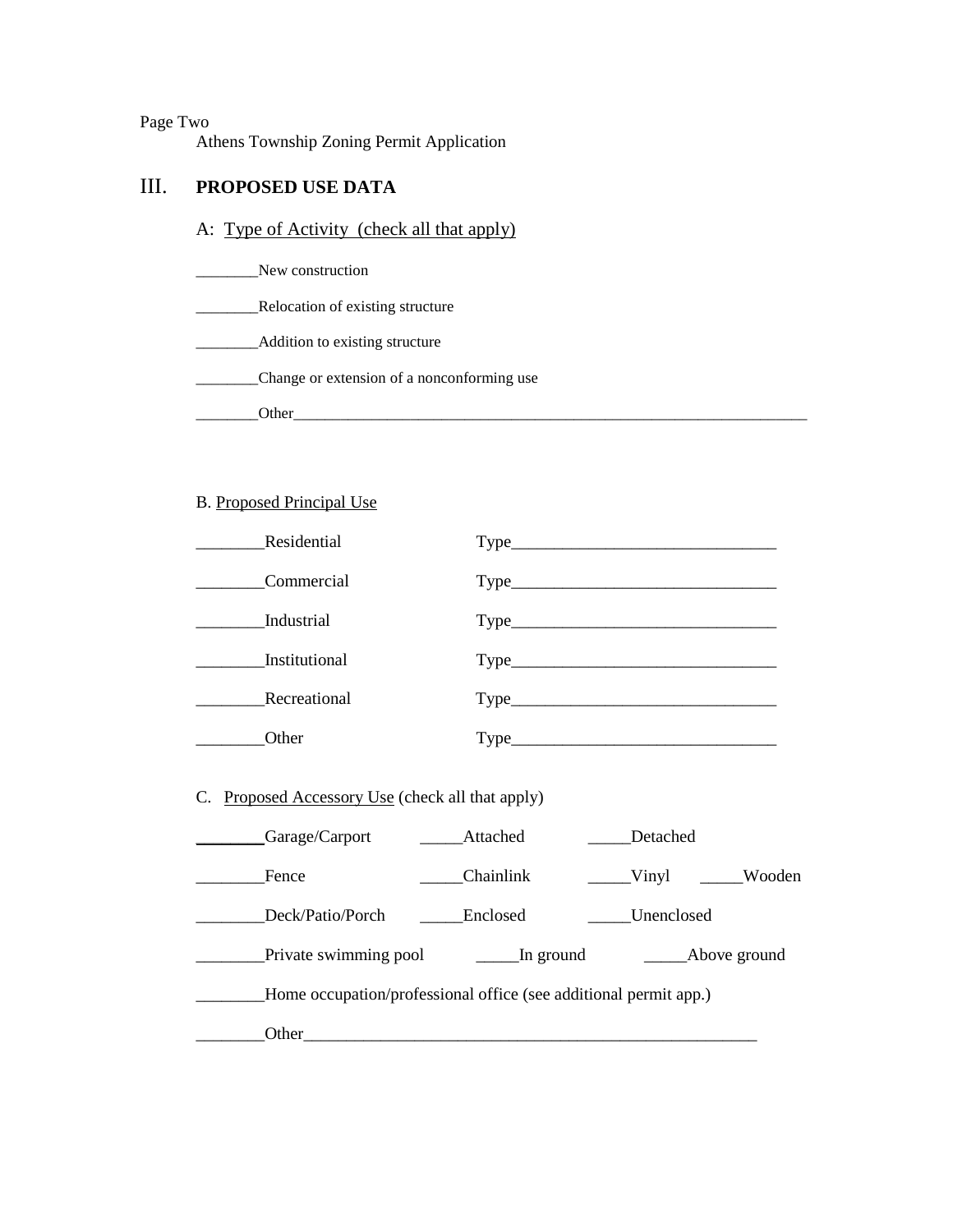Page Three

Athens Township Zoning Permit Application

**IV. STRUCTURAL CHARACTERISTICS/DATA Complete** the following questions and then provide a sketch of the proposed use or structure on the location sketch page. The general shape of the lot and the location of the proposed building(s), as well as existing building should be accurately drawn (or a set of plans may be attached to this application if they clearly show the lot's relationship to property lines). If property is located in the floodplain, a copy of a benchmark from the site should also be attached and must be properly signed and sealed by a registered professional land surveyor, or engineer or architect.

A. Yard and Building Dimensions

|    | Lot size $\qquad \qquad \text{ft} \, X \qquad \qquad \text{ft}.$ |               |         |  |
|----|------------------------------------------------------------------|---------------|---------|--|
|    |                                                                  |               | ft.     |  |
|    |                                                                  |               |         |  |
|    |                                                                  |               |         |  |
|    |                                                                  |               |         |  |
|    |                                                                  |               |         |  |
|    |                                                                  |               |         |  |
| А. | <b>Support Data</b>                                              |               |         |  |
|    | Flood Zone                                                       | No            | Yes     |  |
|    | Public Building                                                  | No            | Yes     |  |
|    | Type of Sewer                                                    |               |         |  |
|    | Type of water                                                    | $\Box$ Public | Private |  |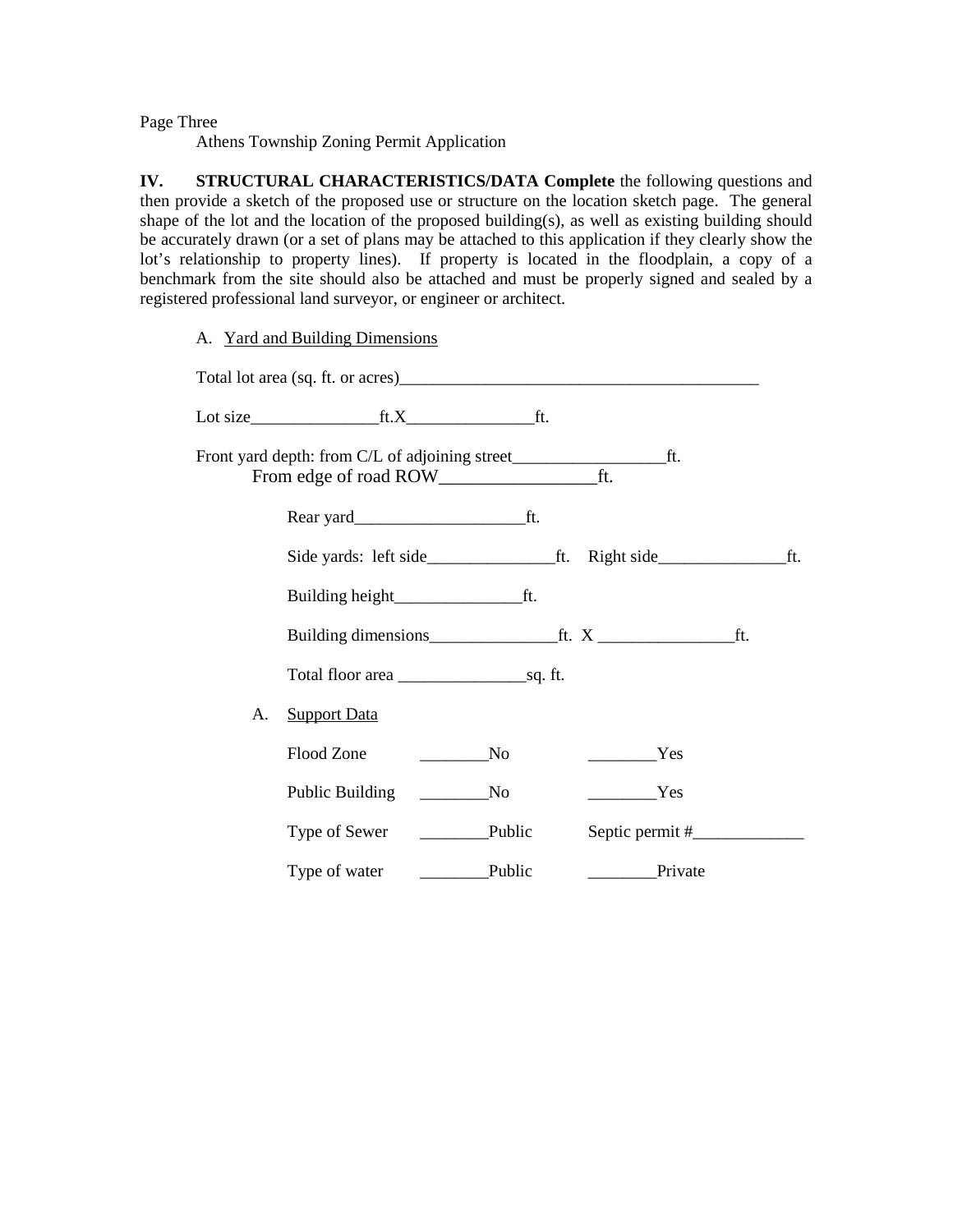Page Four Athens Township Zoning Permit Application

#### **LOCATION SKETCH**

Location sketch should show:

- 1) Relationship of lot to adjoining properties and roads
- 2) Location of building/structure on the parcel
- 3) Dimensions of the lot lines
- 4) Approximate location of any well or sewage system
- 5) Location of other major lot features such as driveways, garage and existing buildings etc.

| Contractor's Name |
|-------------------|
|                   |
|                   |

Estimated total cost\_\_\_\_\_\_\_\_\_\_\_\_\_\_\_\_\_\_\_\_\_\_\_\_\_

#### **OWNER'S SIGNATURE**\_\_\_\_\_\_\_\_\_\_\_\_\_\_\_\_\_\_\_\_\_\_\_\_\_\_\_\_\_\_\_\_\_\_\_\_\_\_\_\_\_\_\_\_\_\_\_\_\_\_\_\_\_\_or AGENT: I hereby certify the owner of record authorizes the proposed work and I have been authorized to complete and submit this application as his/her agent.

\_\_\_\_\_\_\_\_\_\_\_\_\_\_\_\_\_\_\_\_\_\_\_\_\_\_\_\_\_\_\_\_\_\_\_\_\_\_\_\_\_\_\_\_\_\_\_\_\_\_\_\_

\_\_\_\_\_\_\_\_\_\_\_\_\_\_\_\_\_\_\_\_\_\_\_\_\_\_\_\_\_\_\_\_\_\_\_\_\_\_\_\_\_\_\_\_\_\_\_\_\_\_\_\_

Signature and address of AGENT\_\_\_\_\_\_\_\_\_\_\_\_\_\_\_\_\_\_\_\_\_\_\_\_\_\_\_\_\_\_\_\_\_\_\_\_\_\_\_\_\_\_\_\_\_\_\_\_\_\_\_